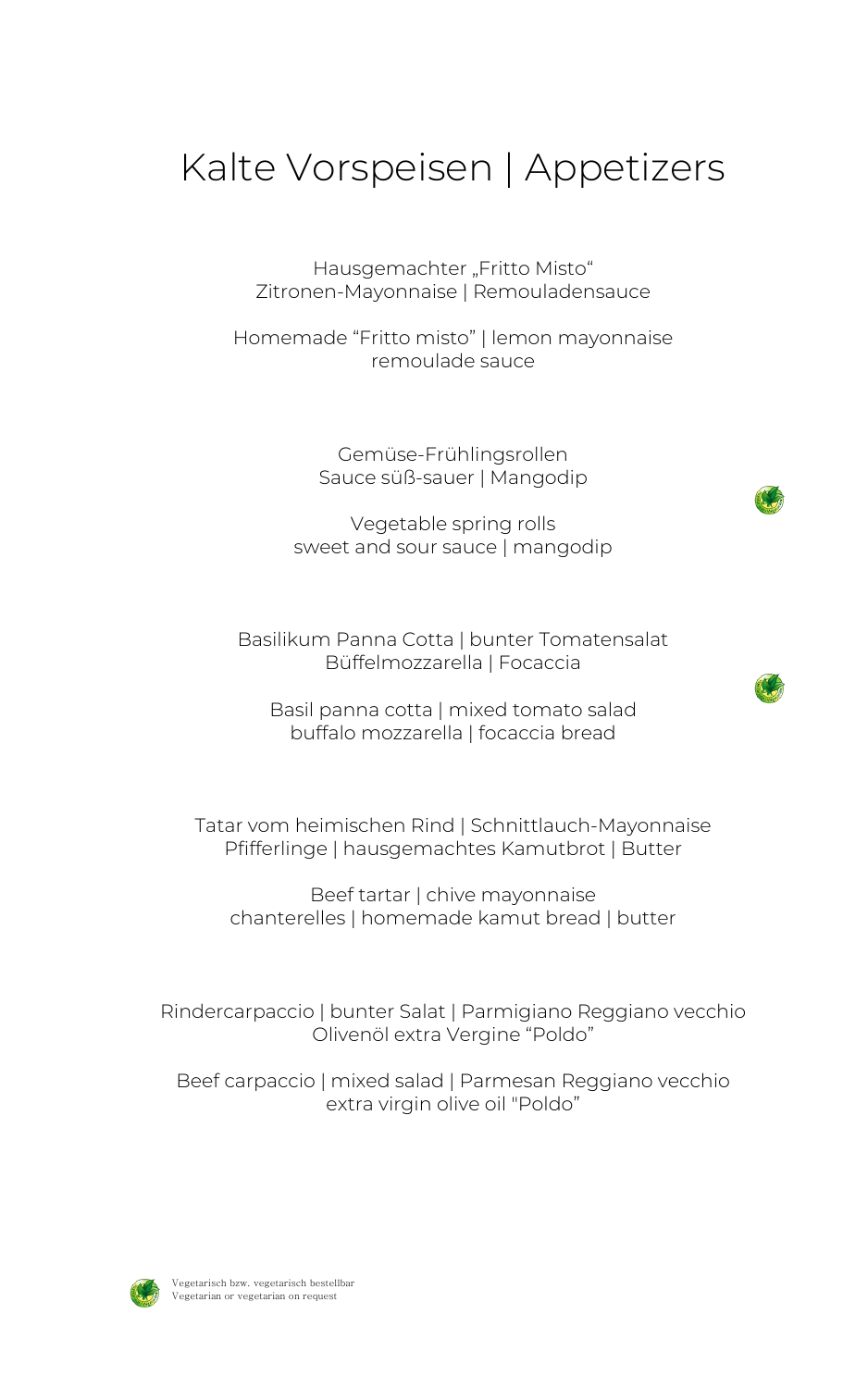## Suppen | Soups

Rinder-Tafelspitzsuppe kleiner Speckknödel | Gemüse

Beef consommé small speck dumpling | vegetables

Erbsencremesuppe | Jakobsmuschel Olive | Birne | Schwarzbrot

Green peas cream soup | scallop olive | pear | black bread



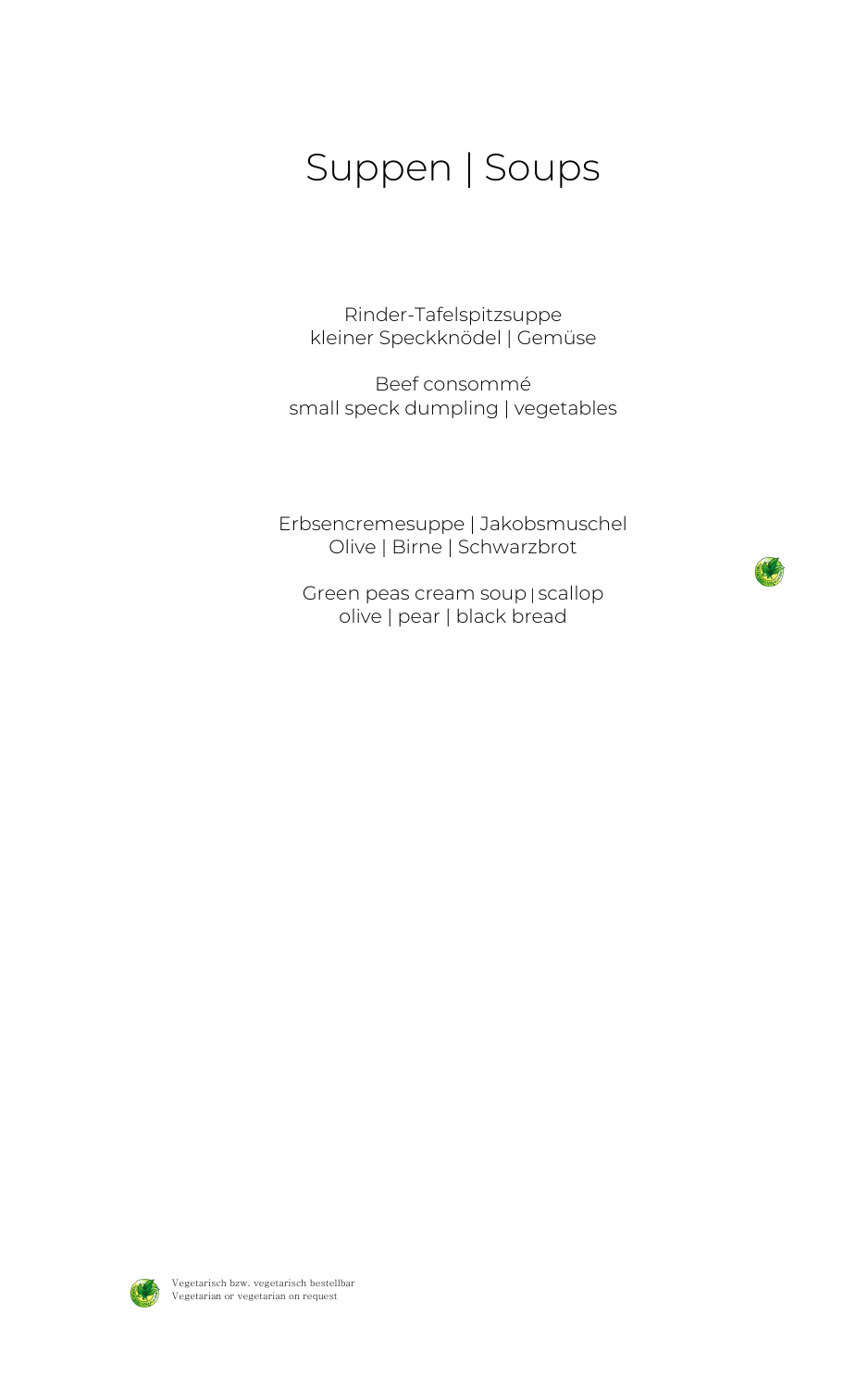# Warme Vorspeisen Warm appetizers

Ziegenkäse-Tortelloni | gelbe Zucchini Riesengarnele | Amalfi Zitrone

Tortelloni | goat cheese | yellow zucchini King Prawns | Amalfi lemon

> Kartoffelteig Bonbons | Lamm Artischocke | Speck

Potato "Caramella" | lamb artichokes | parmesan | speck

Puschtra Schlutzkrapfen | Spinat- Topfenfülle nach Wahl mit Parmesan und brauner Butter oder mit gereiftem Alpkäse

Traditional "Schlutzkrapfen" | spinach-curd fillingr on request with parmesan cheese and brown butter or maturated alp cheese

> Hausgemachte Tagliatelle Basilikumpesto | Büffelmozzarella

Homemade Tagliatelle basil pesto | buffalo mozzarella

Hausgemachte Spaghetti | fruchtige Tomatensauce

Homemade Spaghetti | tomato sauce

Hausgemachte Penne | Bologneser Art

Homemade Penne | bolognese



Vegetarisch bzw. vegetarisch bestellbar Vegetarian or vegetarian on request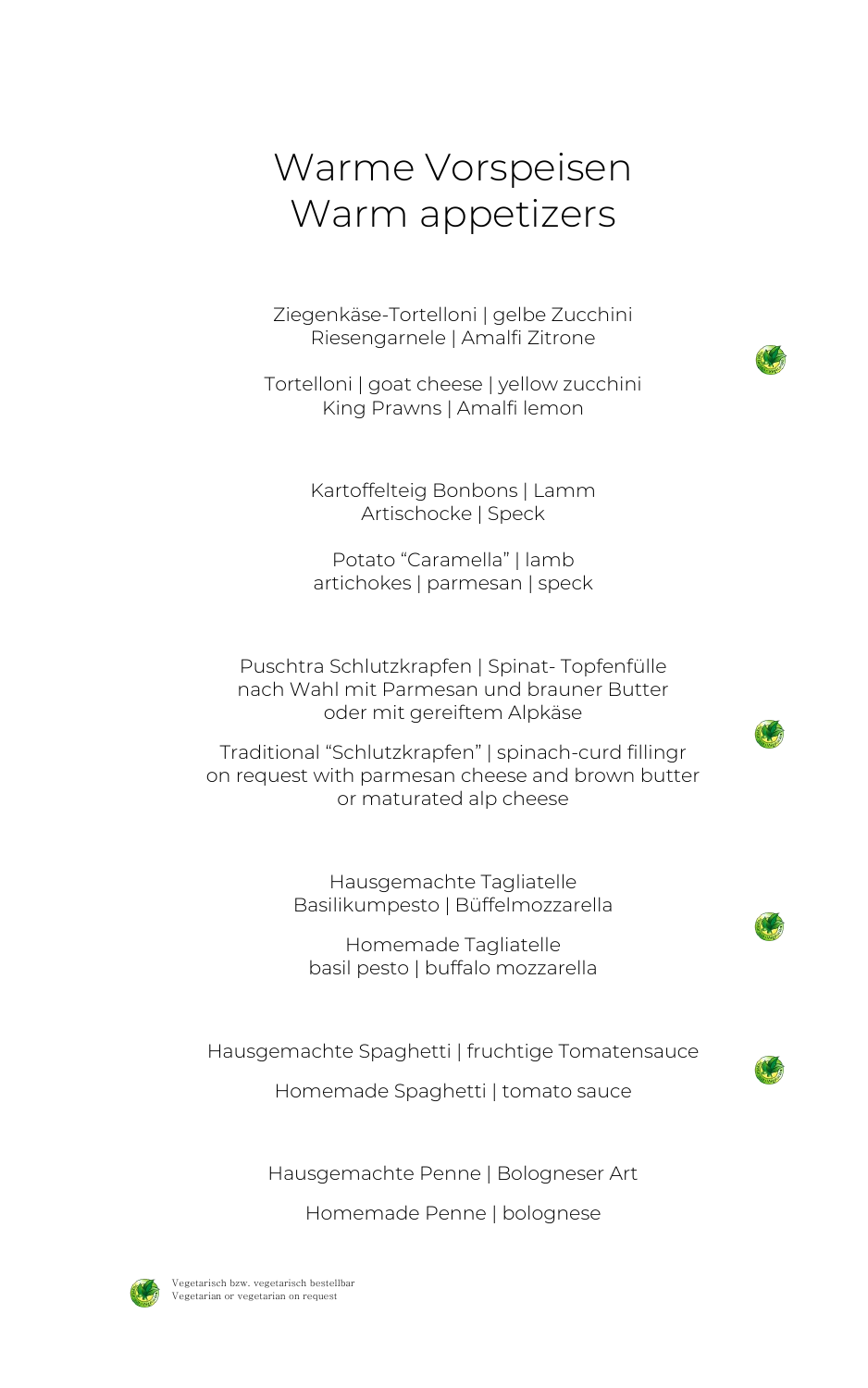## Hauptspeisen | Main course

Angus Rinderrücken | Sellerie | Gremolata Südtiroler Edelpilze | Tomate | Olive

Saddle of Angus beef | celery | gremolata South Tyrolean noble mushrooms | tomatoes | olive

Filet vom Steinbutt | Erbsencreme | Tomatenbutter Rauke | Weißweinschaum

> Turbot fillet | peas cream | tomato butter rocket | white wine sauce

Lammrücken | Safran Quinoa | Shiitake Pilze Aubergine | Apfelcrunch

Saddle of lamb | saffron quinoa shiitaki mushrooms | aubergines | apple crunch

Wienerschnitzel vom Kalb | Butterschmalz Röstkartoffeln | Preiselbeer-Apfelmarmelade

"Wienerschnitzel" roasted potatoes | cranberry and apple jam

Topfenknödel | Macadamia Crunch geschmorte Paprika | Zucchini | Olive

Cottage cheese dumpling | macadamia crunch braised peppers | zucchini | olive



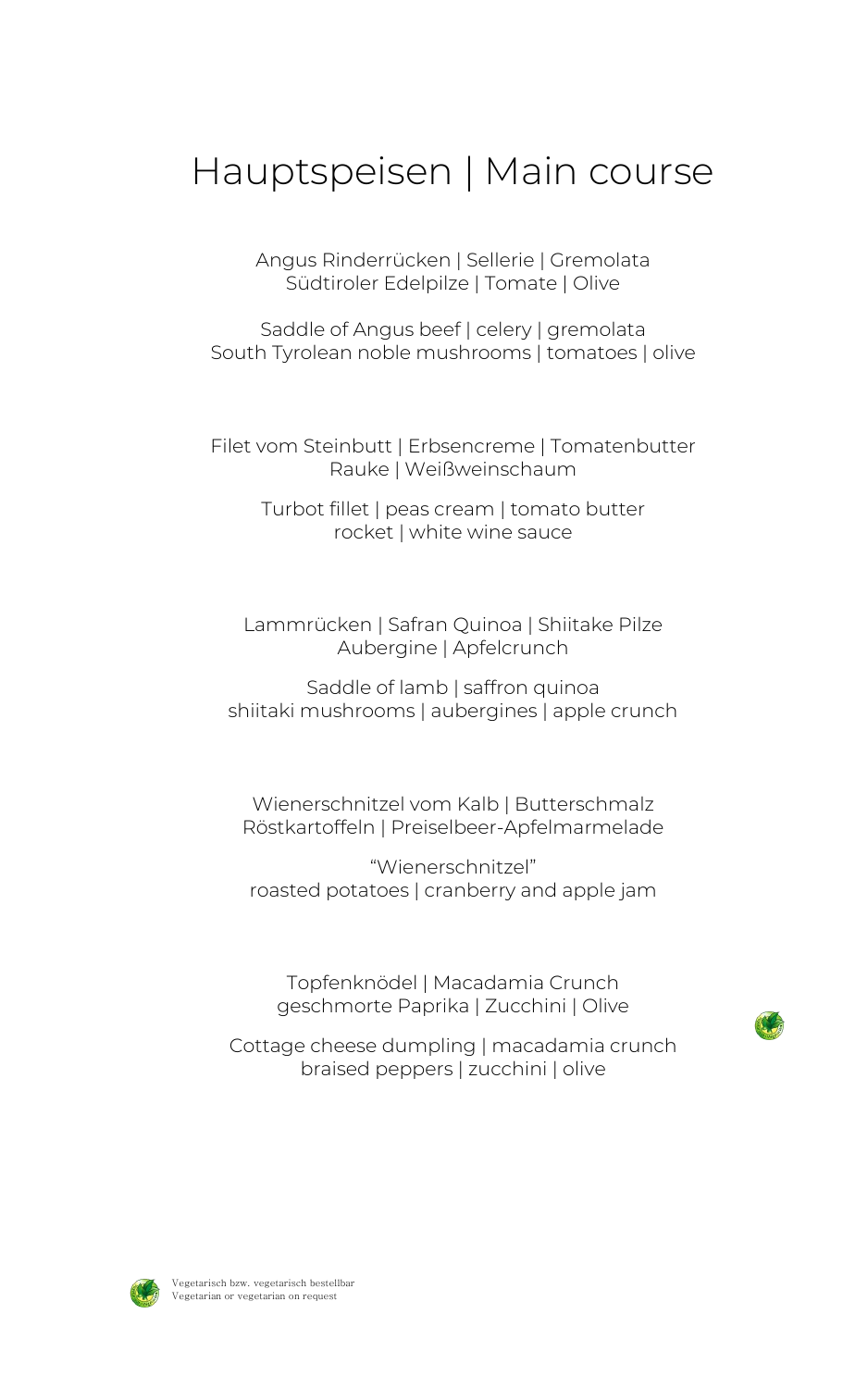## Für unsere Fischliebhaber For fish lovers

Unser Küchenteam bereitet täglich ein frisches Fischgericht zu. Wenden Sie sich bitte an unser Serviceteam und lassen Sie sich beraten.

> Our kitchen team prepares every day a fresh fish dish too. Please contact our service team and let us advise you.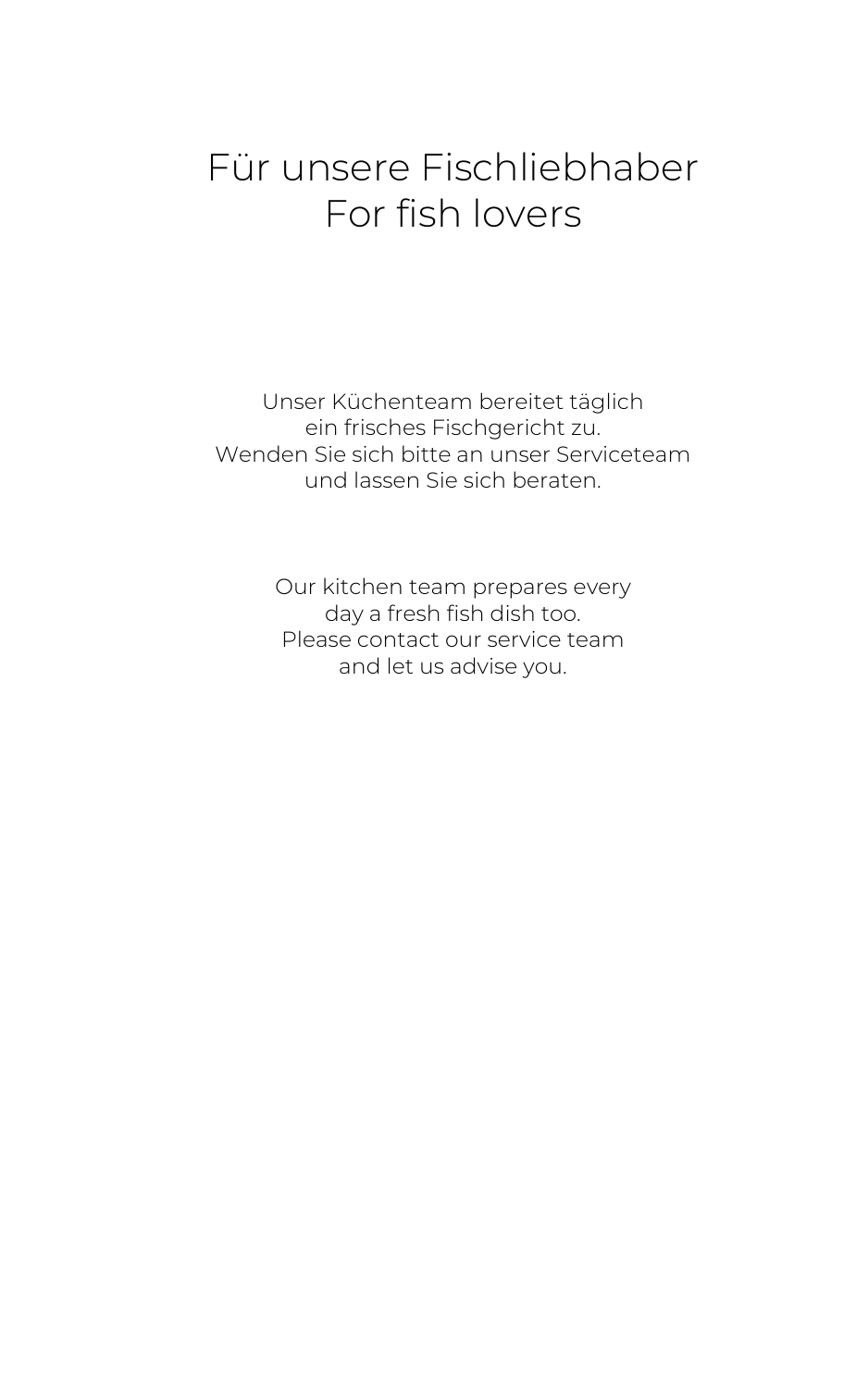## Vegetarische Gerichte als Hauptspeise

## Vegetarian specials as a main course

Gemüse-Frühlingsrollen Sauce süß-sauer | Mangodip

Vegetable spring rolls sweet and sour sauce | mangodip

Basilikum Panna Cotta | bunter Tomatensalat Büffelmozzarella | Focaccia

Basil panna cotta | mixed tomato salad buffalo mozzarella | focaccia bread

Ziegenkäse-Tortelloni | gelbe Zucchini Riesengarnele | Amalfi Zitrone

Tortelloni | goat cheese | yellow zucchini King Prawns | Amalfi lemon

Puschtra Schlutzkrapfen | Spinat- Topfenfülle nach Wahl mit Parmesan und brauner Butter oder mit gereiftem Alpkäse

Traditional "Schlutzkrapfen" | spinach-curd filling on request with parmesan cheese and brown butter or maturated alp cheese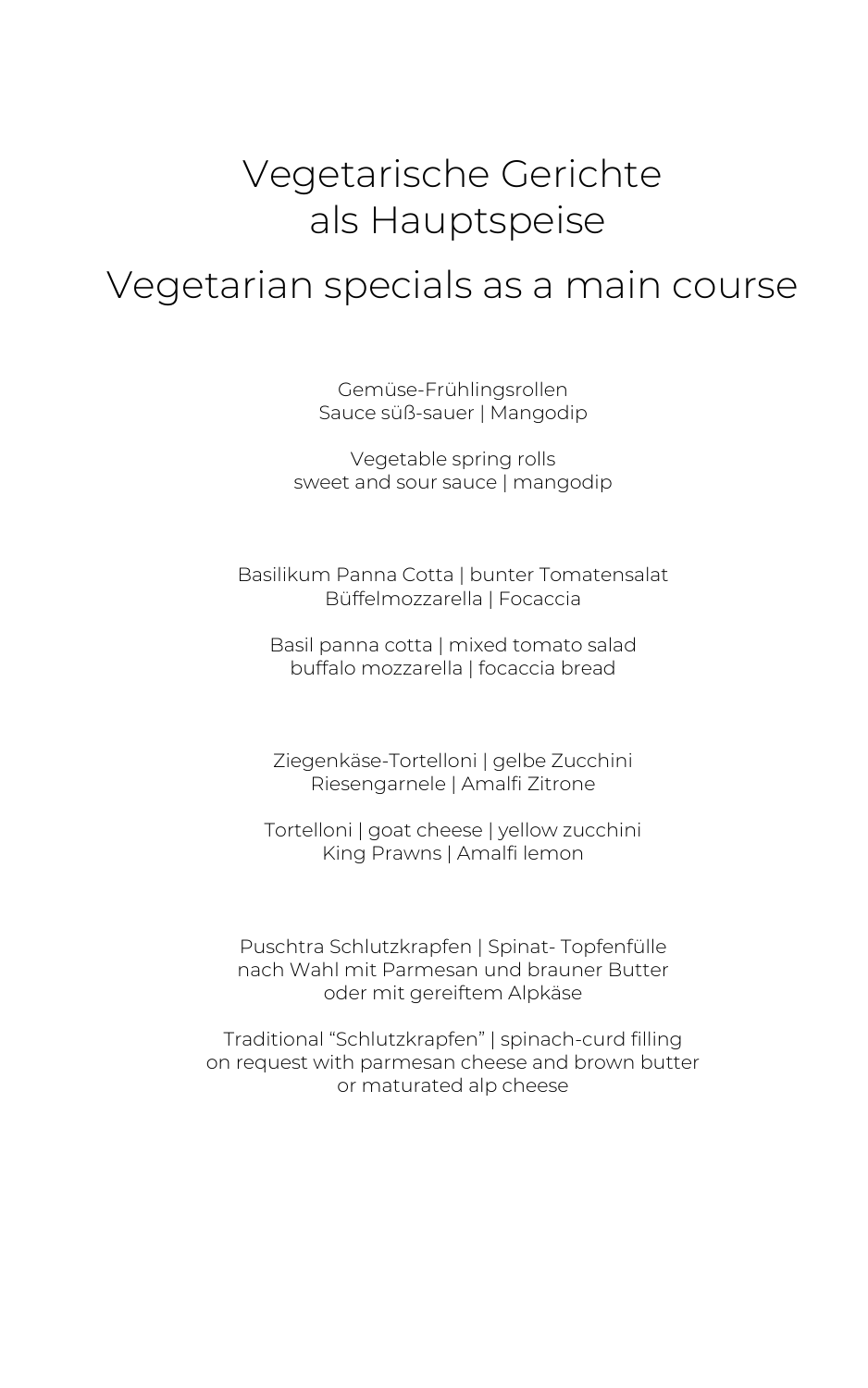Hausgemachte Tagliatelle Basilikumpesto | Büffelmozzarella

Homemade Tagliatelle basil pesto | buffalo mozzarella

Hausgemachte Spaghetti | fruchtige Tomatensauce

Homemade Spaghetti | tomato sauce

Topfenknödel | Macadamia Crunch geschmorte Paprika | Zucchini | Olive

Cottage cheese dumpling | macadamia crunch braised peppers | zucchini | olive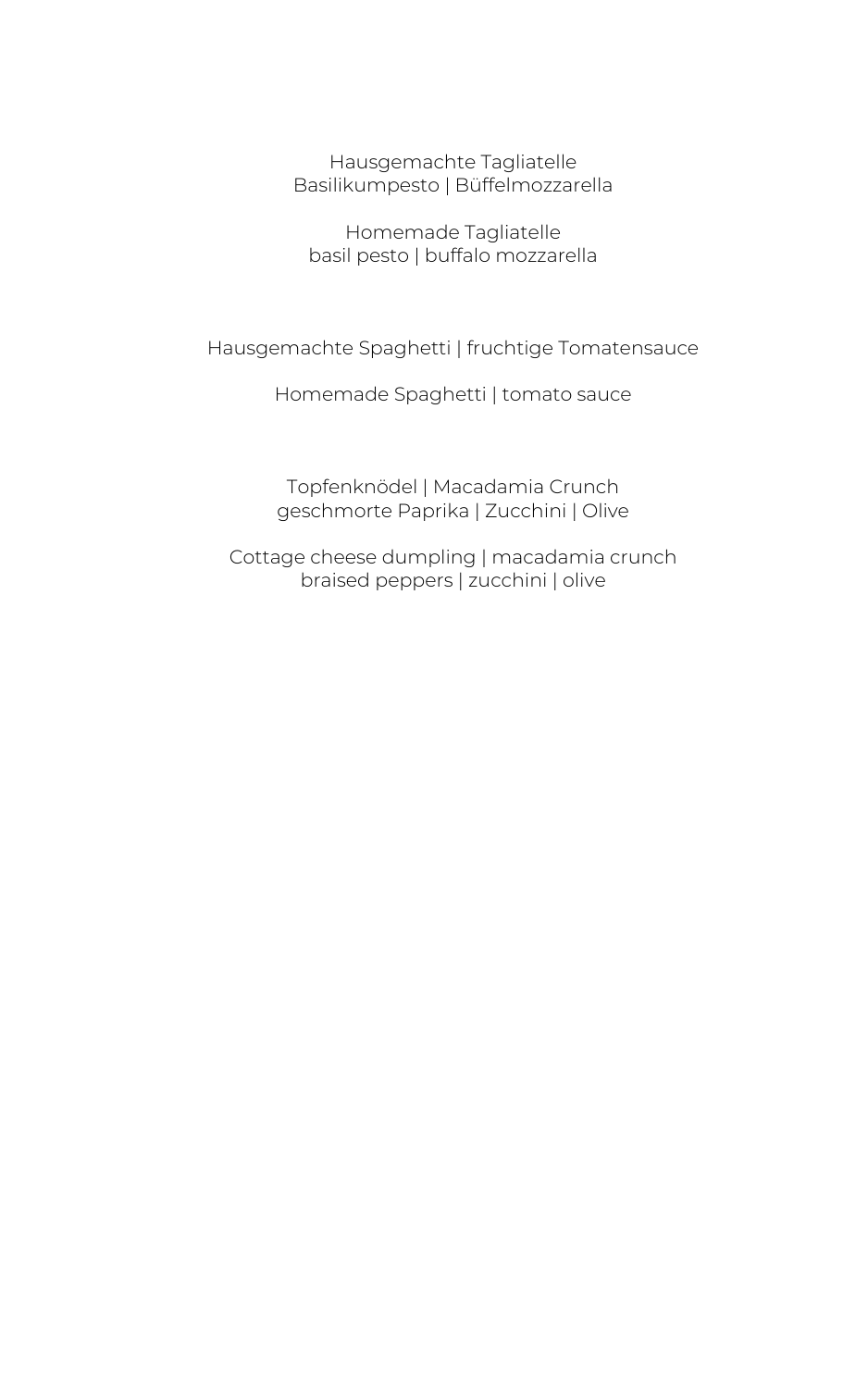### Desserts | Sweets

Buttermilch-Kaiserschmarrn Apfelmus | Waldfrüchte-Kompott

Buttermilk "Kaiserschmarrn" - browned omelette applesauce | forest fruits compote

Schokolade Creme Brûlé | Mangosorbet Passionsfruchtgel | Dulcey Creme

Chocolate crème brûlé passion fruit gel | "Dulcey Cream

"Heiße Liebe" Tesitin Vanilleparfait | heiße Himbeeren weiße Luftschokolade

"Hot love" Tesitin vanilla parfait | hot raspberries white air chocolate

Sorbet des Tages | frische Früchte Knuspergebäck

Sorbet of the day | fresh fruits crispy biscuits

Edelkäse vom Affineur Degust und von Südtiroler Produzenten hausgemachte Chutneys

Fine cheeses from the affineur Degust and south tyrolean producers homemade chutneys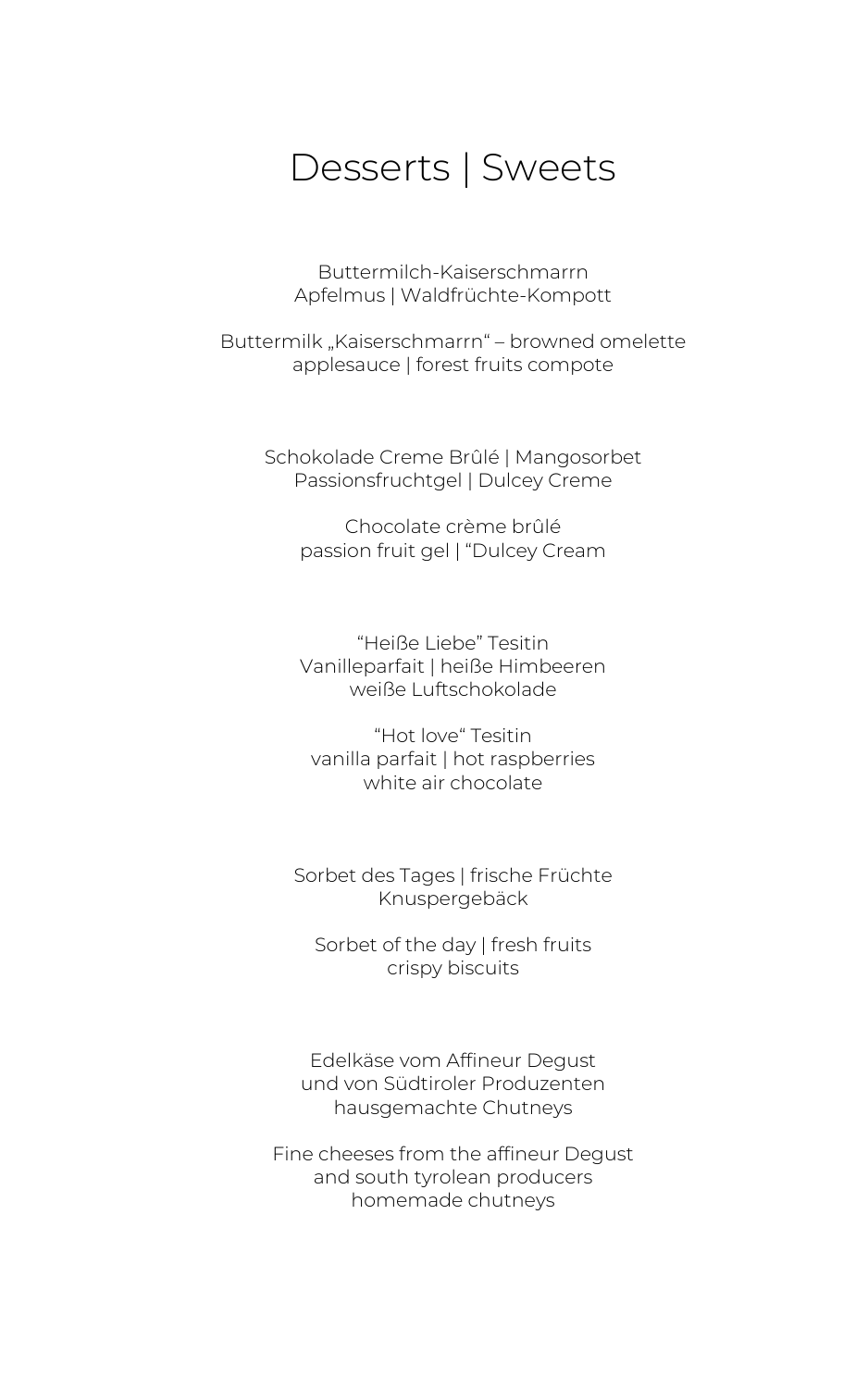### Für unsere Kinder | For the children

#### Suppe – Soup

Kraftbrühe | Engelshaar | Würstel Consommé | noodles | sausages

### Vorspeisen – Warm appetizers

Spaghetti oder Penne | Tomaten- oder Fleischsauce Spaghetti or penne | tomato or bolognese sauce

> Spinatspätzle | Schinken- Rahmsauce Spinach gnocchi | cream | prosciutto

> > Kartoffelnocken | Salbeibutter Potato gnocchi | sage butter

#### Hauptspeisen – Main course

Alle Kinderhauptgerichte servieren wir wahlweise mit Pommes Frites, Röstkartoffel oder gekochtem Gemüse.

All the main courses of the children can be served with a choice of fries, roasted potatoes or boiled vegetables.

Fischstäbchen

Fish fingers

Gebackenes von der Hühnerbrust Baked from chicken breast

Hühner- oder Kalbsschnitzel vom Grill Grilled chicken or veal

> Gebratenes Wolfsbarschfilet Roasted sea bass fillet

Gebackenes Wiener Schnitzel vom Kalb Baked "Wienerschnitzel"